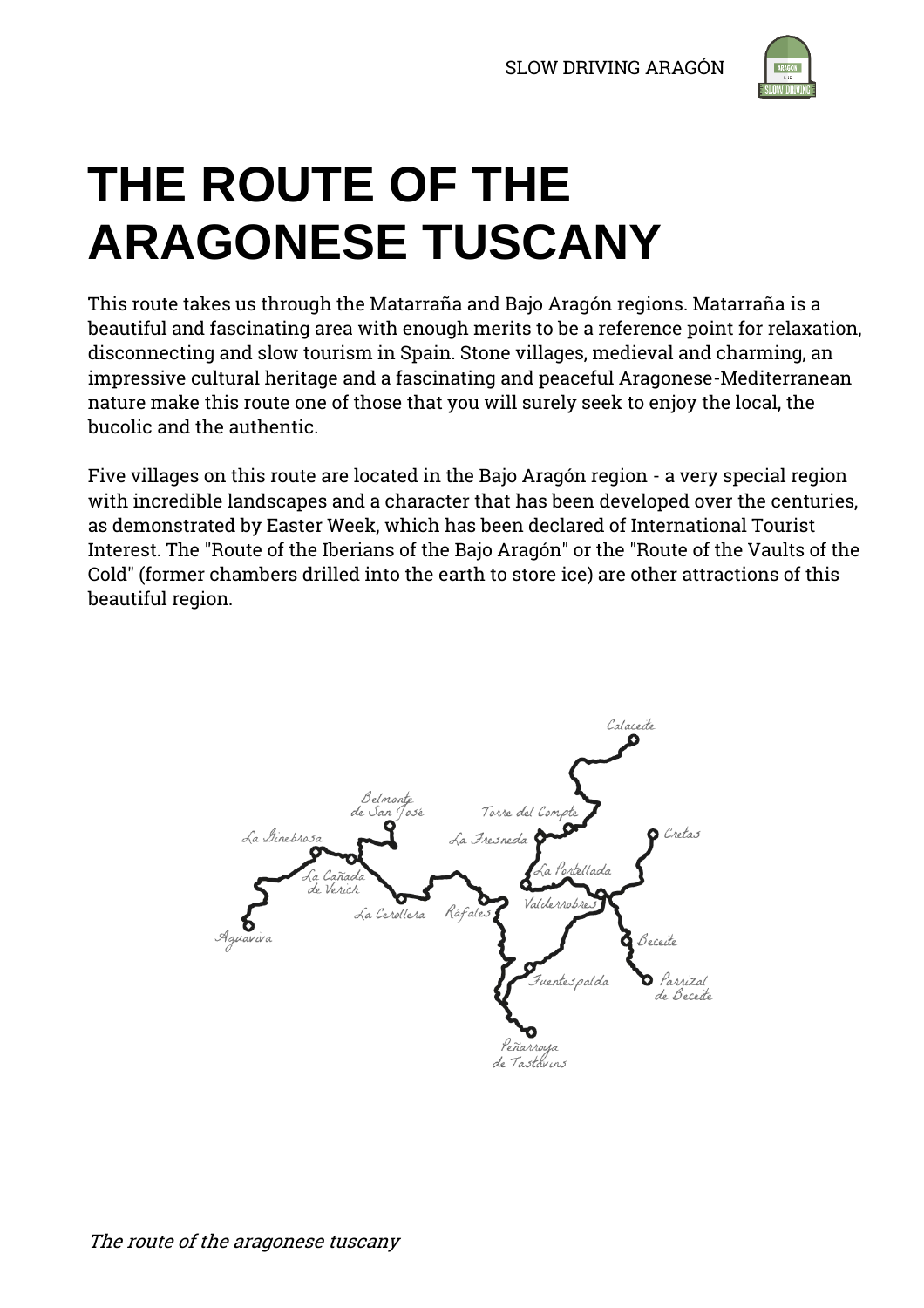

# **IF YOU START IN CALACEITE**

# **START**

Calaceite is a municipality in the region of Matarraña in the province of Teruel, Aragon, Spain.

Calaceite

The village is located at the confluence of the Algars and Matarraña rivers. The landscape is almost flat, with a characteristic relief of (isolated) hills and with plenty of cultivated land. The place is the birthplace of the archaeologist Juan Cabré and has a museum named after him, as well as important archaeological finds, most of them of Iberian origin. The town of San Antonio (5th to 3rd centuries BC) and the Tossal Redó are two of the most important ones.

Calaceite's great value is underscored by the charm and beauty of its city centre, which has been declared a Historical-Artistic Complex. Here we find the characteristic goldenyellow tone of the stones and the brown colour of its roofs. A stroll through its alleys is always rewarded with the discovery of new corners or previously unknown perspectives. Among its buildings, the 17th-century Renaissance Town Hall stands out, as does the Plaza de España with its beautiful arcades and the Asunción Parish Church, whose exterior offers an imposing view.

# **Accommodation, restaurant, petrol station**

# **POINT 1**

Leave Calaceite on Avenida de Aragón, N-420, and turn left onto TE-V-3001 until you reach Torre del Compte.

Torre del Compte

The Matarraña River flows through this pretty village from south to north, irrigating its many fields.

The town centre shows buildings of remarkable ashlar architecture, in particular the Town Hall, the street and the Plaza Mayor.

The Gothic parish church is dedicated to Saint Peter Martyr. The baroque bell tower stands out in the silhouette of the city.

Originally the city was walled and had six gates, of which only one remains today: the San Roque portal in the south with a magnificent view of the valley.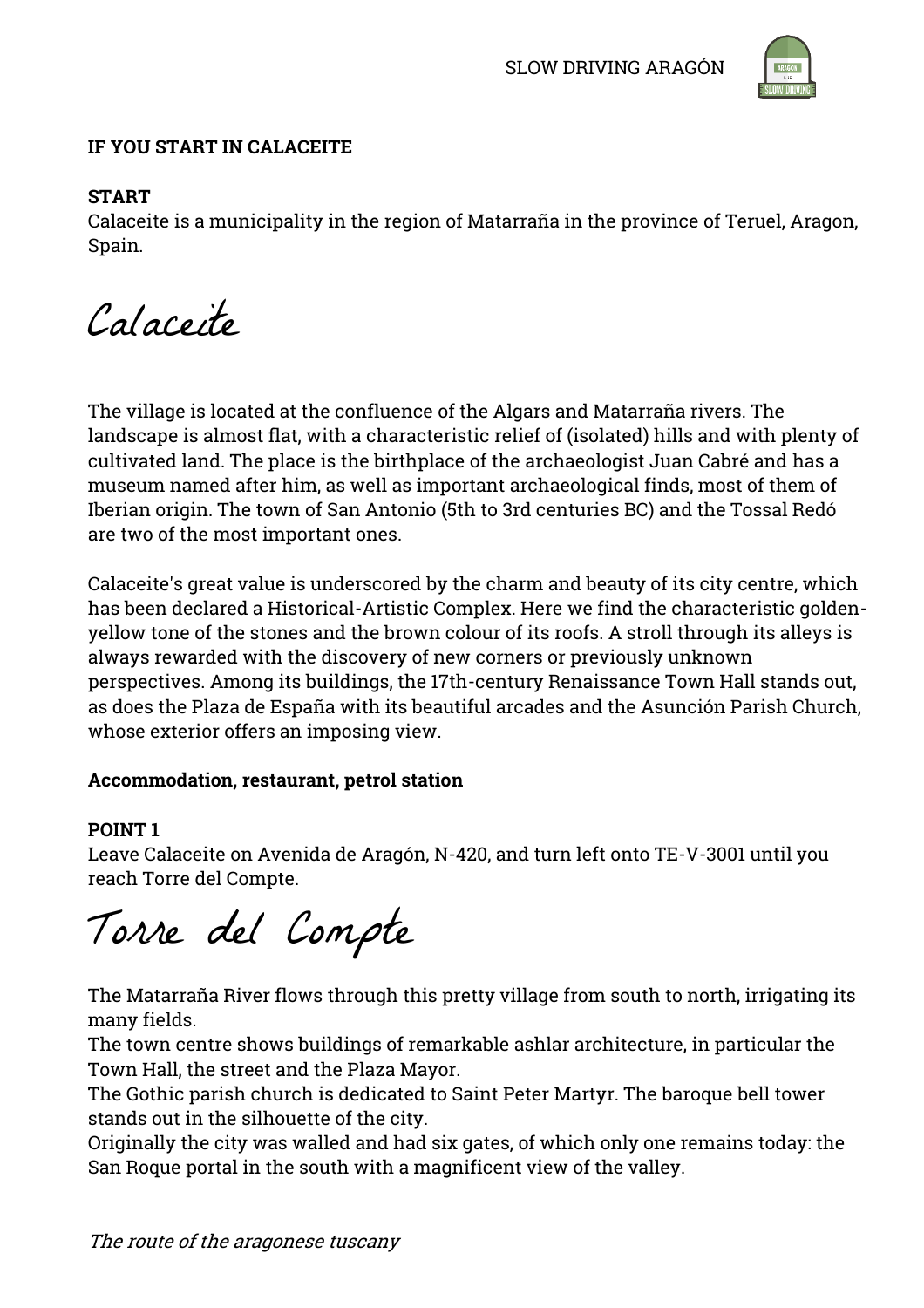

At the edge of the village, in an elevated area, we find the hermitage of San Juan Bautista and the Vía Verde (Green Path), the route par excellence for those who cycle.

# **Accommodation, restaurant**

# **POINT 2**

Take the Avenida Doctor Leopoldo Montserrat / TE-V-3001 in southwest direction. Take the A-231 in front to finally reach La Fresneda on the TE-V-3006.

# La Fresneda

The village is situated on the slope of a hill facing the valley of the Matarraña River, where clay and limestone have created a relief of soft shapes.

The historical centre of this town has been declared a Historical-Artistic Complex. To get to know this beautiful place we can start with a walk to the highest point of the city, the Santa Bárbara hermitage and on the other side the remains of the old castle. Among the most important buildings is the Renaissance Town Hall. It is one of the most important monumental buildings in the province. The parish church of Santa María la Mayor dominates the townscape at the foot of the old castle.

Other interesting buildings include the Pilar Chapel and the Encomienda Palace, decorated with the coat of arms of the Calatrava Order. The main street (Calle Mayor) houses a pretty group of buildings from the 16th and 17th centuries, and in the Plaza Mayor there are several palaces from the 17th and 18th centuries.

At 4 km from the town stands one of the most emblematic monuments of the Matarraña region, the sanctuary of the Virgen de Gracia.

# **Accommodation, restaurant, Camping site**

# **POINT 3**

Leave La Fresneda via Avenida Virgen de Gracia. Continue on the V-3006 to reach La Portellada after 6 km.

La Portellada – Cascada del Salt

Near Valderrobres, La Portellada was formerly part of La Fresneda, from which it gained independence 200 years ago.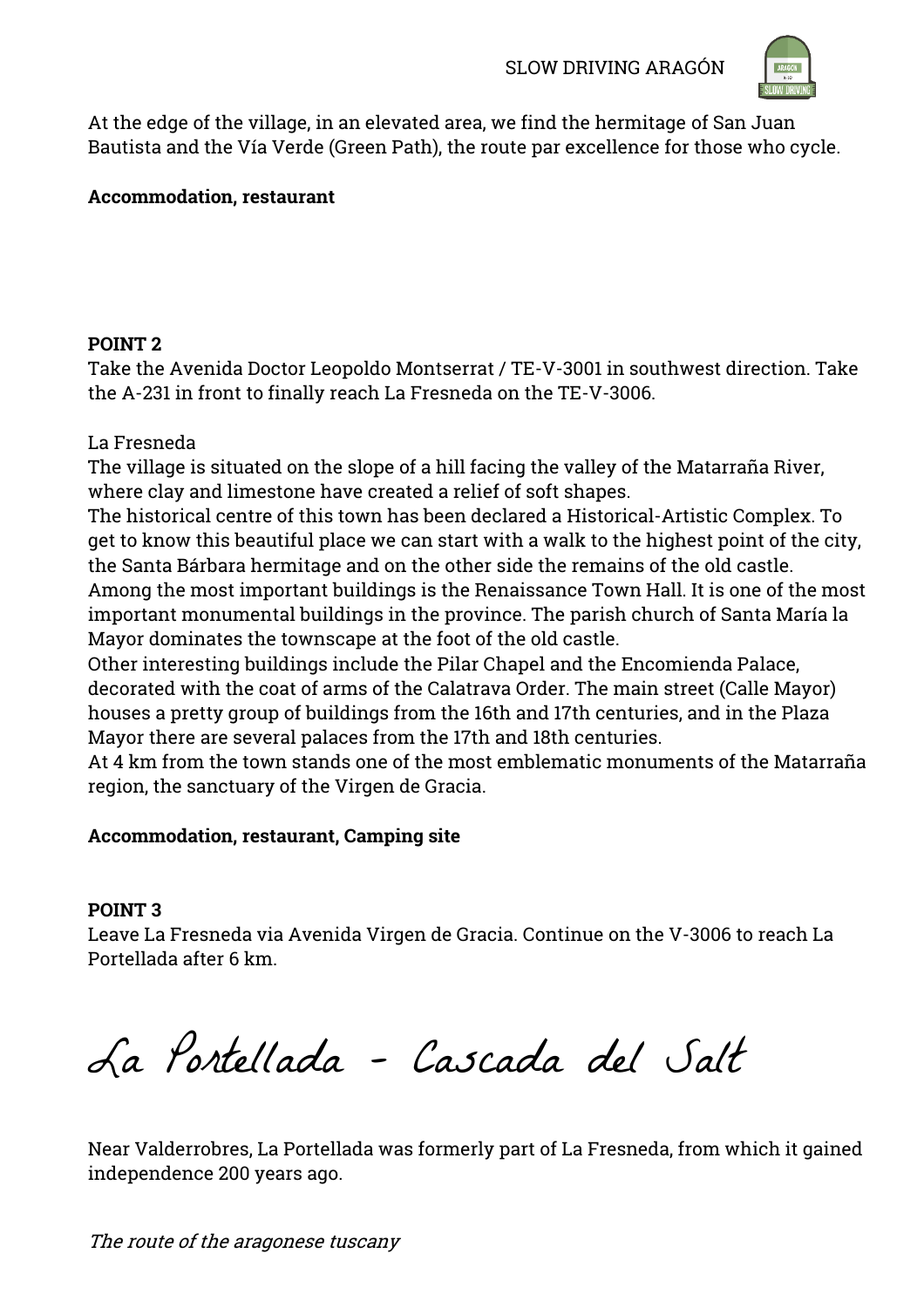

One of the most important buildings in the town is the Town Hall, built in the 16th and 17th centuries. As far as sacred buildings are concerned, the San Cosme y San Damián church from the 17th century is particularly worth mentioning. And in the Calle Mayor, the main street, beside the church, old buildings stand in good condition and are surely interesting for the visitor.

The waterfall in the Tastavins River, a tributary of the Matarraña, is one of the prettiest places in the area. The Tastavins River forms a beautiful 20-metre-high waterfall whose waters depend on the rains; in the dry season, the waterfall disappears completely. At the upper end of the waterfall, there are many impressive forms formed by erosion.

To reach the waterfall by car, we have to make an excursion from one of the nearby villages, such as La Cañada de Verich, La Fresnada or Portellada. During the excursion, we will be accompanied by the flowering almond trees, an explosion of farms and a wonderful aroma for the memory.

In spring, it is impressive to watch the water fall due to the rains that have increased the watercourse of the Tastavins River. Beneath the waterfall there is a small bathing beach, offering a cooling bath in the crystal clear water. In summer, when the water level is a little lower, you can see the playful forms that the passing years and the water have been leaving on the rocks of the waterfall.

# **Accommodation**

# **POINT 4**

Leave La Portellada via Calle Portillo towards TE-V-3004 and after 10 km you will reach Valderrobres.

Valderrobres

Valderrobres was under the rule of the bishops of Saragossa for several centuries. The beauty of this monumental place has resulted in it being declared a Historical-Artistic Complex. The town centre is situated on the slope of a hill bordered at its foot by the Matarraña River and, at its top, by the impressive set created by the castle and parish church. The first row of houses was created next to the bank of the river.

The town is home to one of the most famous examples of Aragonese Gothic: the Santa María La Mayor church, from the early 15th century, which was declared a Historical-Artistic Monument in 1982. Also worthy of mention is the Town Hall, a beautiful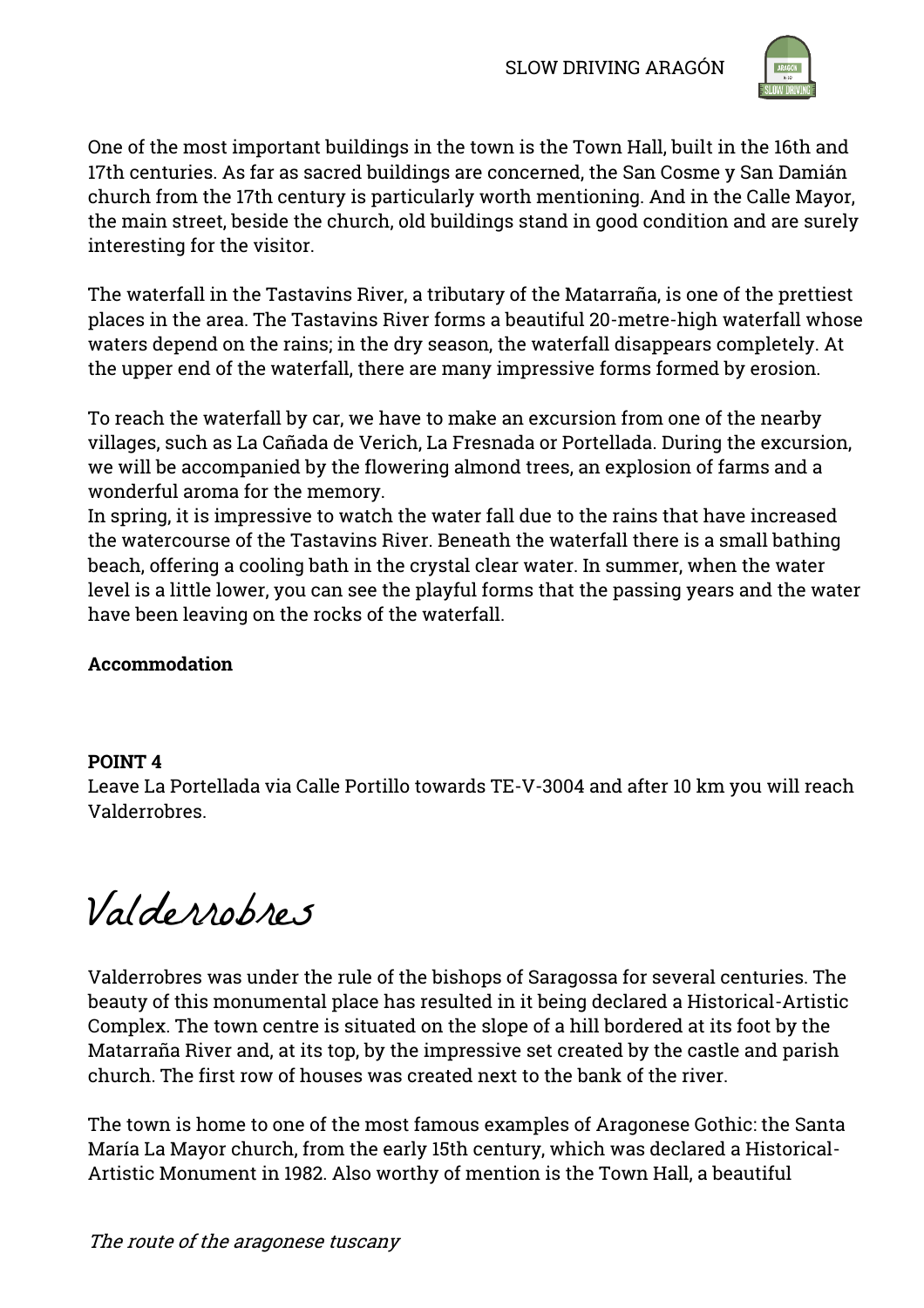

Renaissance building from the 16th century that stands in the lower part of the town next to the bridge over the Matarraña River.

The village includes typical corners: arched gates, continuous balconies and cobblestones in the alleys. The portals of San Roque and Bergós and some stately homes, such as those near Plaza de España, attract the attention of visitors. The natural environment is particularly charming: the hermitages of Los Santos and Sant Miquel de Espinalbar, La Caixa and Via Verde (Green Trail) are particularly noteworthy.

# **Accommodation, restaurant, camping site, petrol station POINT 5**

Leave Valderrobres on the Avenida Cortes de Aragón A-23 and take the A-1413 in front to reach Cretas.

Cretas

Cretas is located on the right bank of the Calapatá gorge, on a small hill where a castle once stood. Valuable remains of cave paintings have been found nearby, in the Roca dels Moros or in the Gascons gorge, among other places. It can now be reached via the 'Primers Pobladors' (First Settlers) route. The Iberian settlement of Els Castellans can be found nearby, on a hill.

In the centre of the village you can see the old access portals such as San Roque and Valderrobres, which allow the inhabitants to enter the village. Here the noble buildings stand out from the massive ashlars. And it is precisely the frequent use of the golden ashlar that gives Cretas its great charm and beauty. There are numerous examples of large vaulted doorways, carved corbels, graceful wooden runners and vaults with round arches.

Particularly noteworthy is the 16th century Misericordia hermitage outside the village, from where you can enjoy a beautiful view of the village.

# **Accommodation, restaurant**

# **POINT 6**

Leave Cretas via the A-1413 towards the A-2412 and after 9.3 km continue on the A-2412 to Beceite.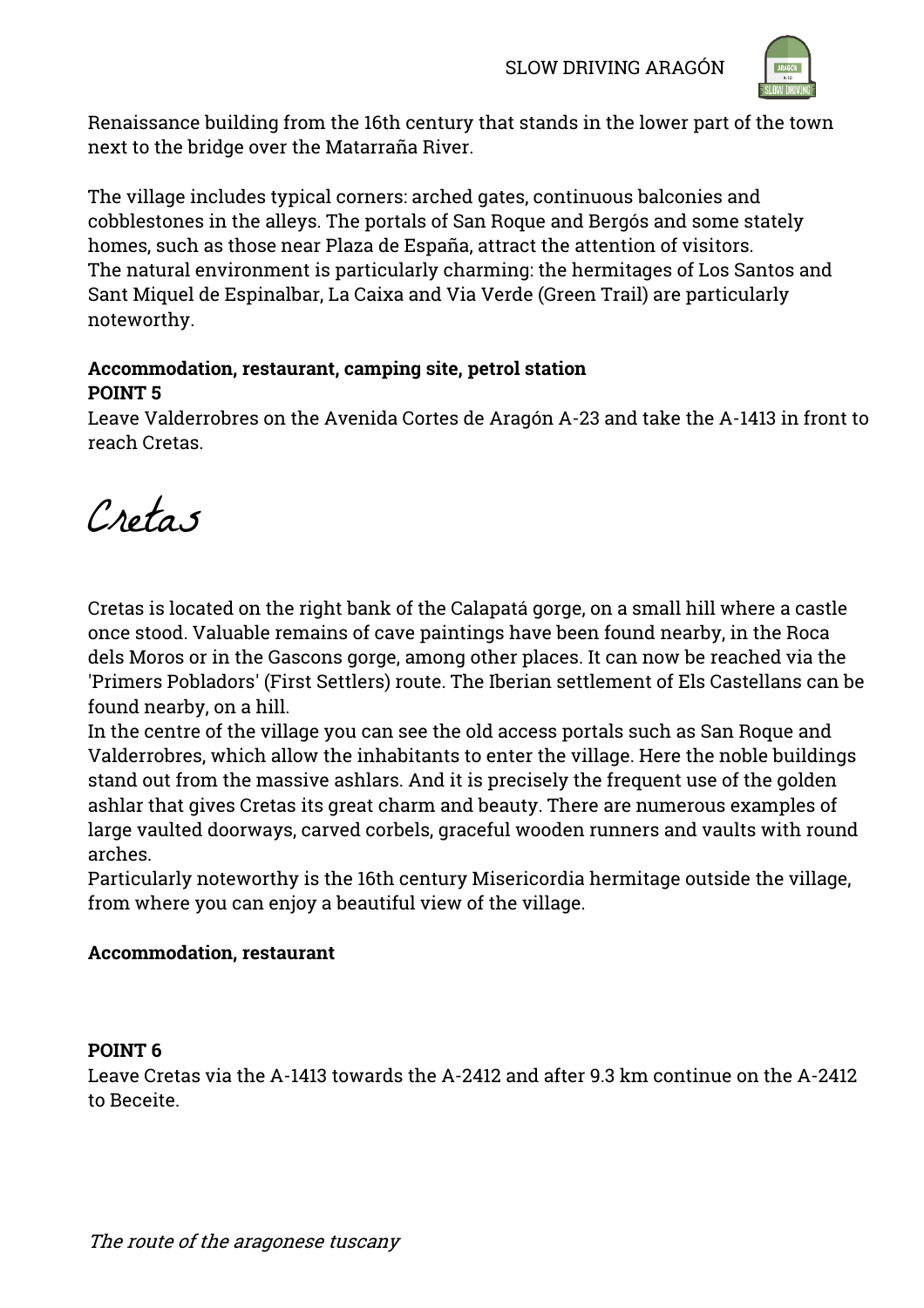

Beceite

Prehistory, Roman civilization, Arab culture - all are present in this pretty place on a hill on the right bank of the Matarraña River. The municipality encompasses much of the Pertos region.

Beceite is a place of great scenic beauty, where the visitor will find the famous limestone gorge 'El Parrizal´ or 'Parrisal'. It is a beautiful natural landscape with a rich fauna and animals such as the cabra hispánica (Spanish ibex), wild boars, eagles, vultures, sparrow hawks... and where examples of prehistoric rock paintings can be found.

In summer the visitor can also enjoy the pools in the Ulldemó River: 'La Pesquera' and the natural pool in the Matarraña River.

Beceite, a Historical-Artistic Complex, has a town centre with numerous portals and callizos (narrow streets) that give it a great charm. This is also due to the layout of most of the narrow, steep streets.

On the façades there are still some ashlar elements, such as vaulted façades, balconies on stilts and finely shaped window sills.

# **Accommodation, restaurant, camping site**

# **POINT 7**

Leave Beceite via Calle Ronda to reach Camino del Parrizal after 5,4 km.

El Parrizal de Beceite

The wonderful Parrizal de Beceite Route is one of the most impressive in the Matarraña region. It is a simple route that takes us along the massif of the Puertos de Beceite along the Matarraña River.

After leaving Beceite, we follow several signs and reach a dirt road (mostly asphalted, but narrow and with no hard shoulder).

The first section of the Parrizal Route follows an unpaved dirt road. The walk is 800 metres long and is suitable for prams, elderly people and walkers with dogs. The path is signposted as a botanical route, where you will find the Levantine schematic cave drawings of La Fenellasa, part of the cave drawings of the UNESCO World Heritage Site Mediterranean arch.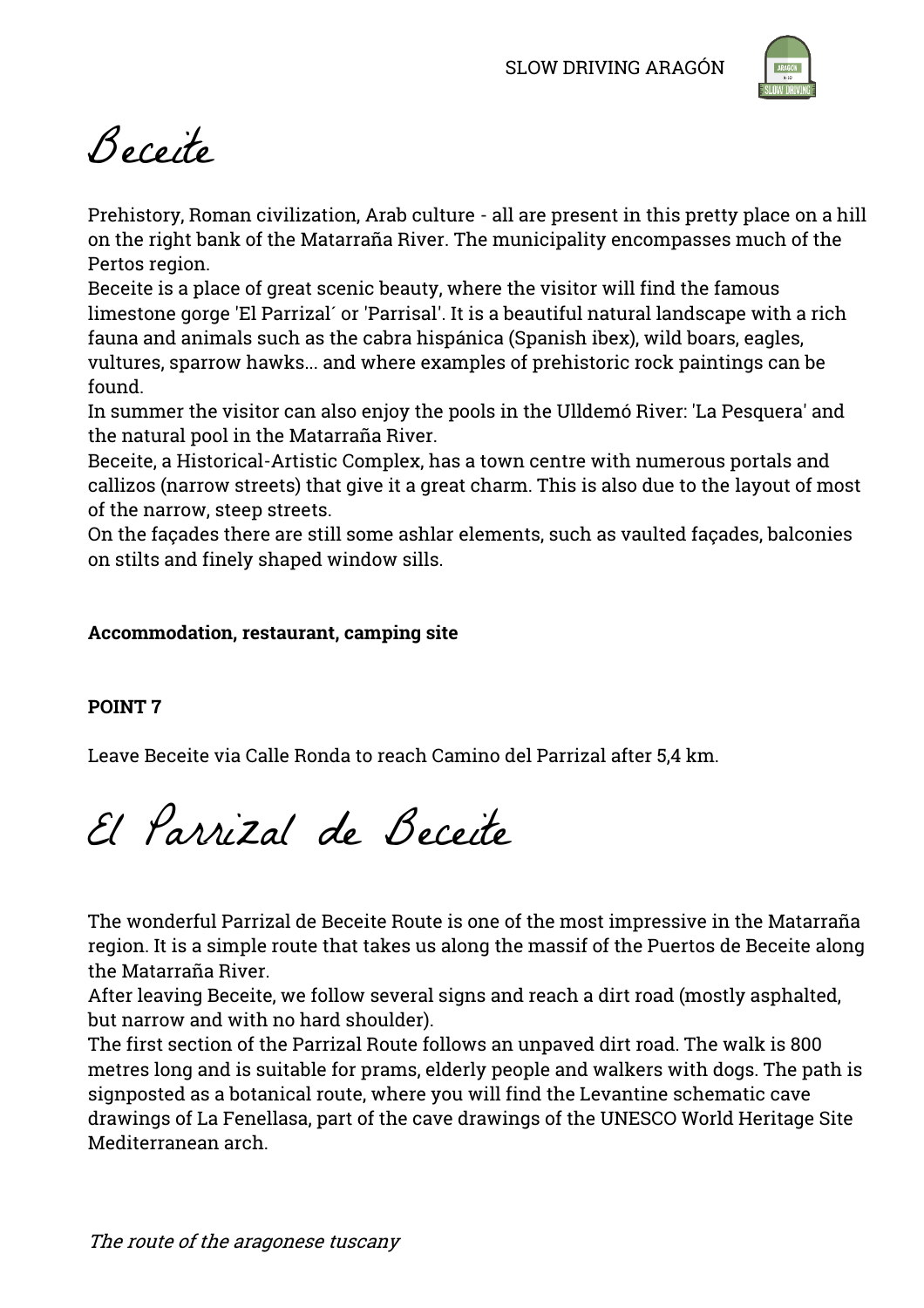

At Pla de la Mina, one starts the 11 km long (roundtrip) excursion. After about 800 metres we see a wooden footbridge, which indicates that for an hour and a half we shall now walk upstream to the Estrechos, two vertical rock walls measuring 200 metres in length and 60 in height, and with a width of one metre at some points.

# **POINT 8**

Leave the town via the Camino del Parrizal on the A-2412 to Calle de Santiago Hernández Ruiz/A-231. Take the junction for the A-1414 to Fuentespalda

Fuentespalda

Fuentespalda is located at the foot of the foothills of the Puertos de Beceite, where the Tastavins River flows from south to north through the entire western border of the mountains. The highly rugged terrain is of great ecological and scenic value.

In Fuentespalda there are numerous palatial buildings of great interest. The buildings in Calle Llana, Calle de San Francisco, Calle del Puente and Calle Mayor are particularly worth mentioning. In terms of popular architecture, the buildings are dominated by masonry with indigo plaster, their solanas (balconies facing the sun) and graceful wooden eaves.

In its surroundings we find the Coveta del Aigua, popularly known as the cave, and the San Miguel and Santa Bárbara hermitages.

# **Accommodation, restaurant, camping site**

# **POINT 9**

Leave Fuentespalda via Avenida Maestrazgo/A-1414 and continue on this road until Peñarroya de Tastavins.

Peñarroya de Tastavins

The village lies on the western slope of a hill on the right bank of the Tastavins. Its name comes from the wonderful landscape in reddish tones that can be seen about five kilometres away from the town, at the Peñas del Masmut rocks.

Shortly before arriving in the town, we find a wonderful monument: the Santuario de la Virgen de la Fuente Sanctuary, which has been declared a National Monument. It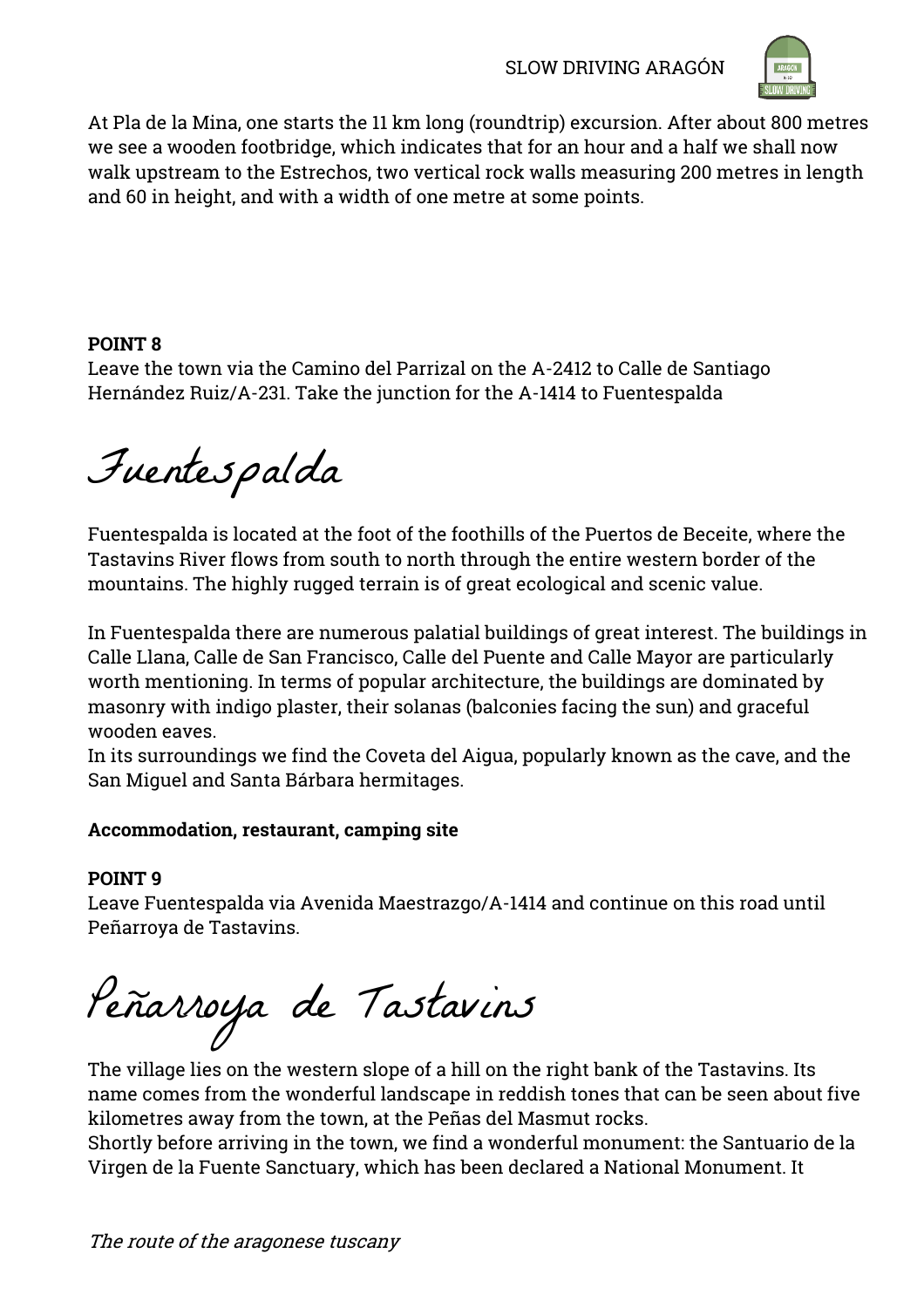

consists of two churches, one of them in Gothic Mudéjar style. The Mudéjar ceiling, which covers the five sections of this second church, is one of the most impressive examples of Mudéjar carpentry in Aragón.

The entire village is very attractive: steep streets, houses with wooden balconies and pronounced eaves, likewise made of wood. The remarkable height of the buildings (sometimes up to five floors) and their whitewashed facades are striking. In its numerous and beautiful balconies, wood is mainly used, with the characteristic curved balustrades, but not to the exclusion of other materials such as wrought iron and stone.

# **Accommodation, restaurant**

# **POINT 10**

Leave Peñarroya on the A-1414 and continue on the TE-V-3005 until you reach Ráfales.

Ráfales

Located in the heart of the mountains between the Tastavins and Guadalope Rivers, it has been declared a Historical-Artistic Complex.

The rich folk architecture of Ráfales includes stone facades, masonry and even bricks, the characteristic bluish or indigo plaster, the vaulted facades and the wooden eaves. On the top there is the castle, which still preserves some original elements. Visitors should not miss the main square with the 17th century Town Hall and the market that leads to the portals and some of the houses, like that in Mesón Viejo street.

Three kilometres from the village lies the hermitage of San Rafael, an 18th-century single-nave masonry structure.

The surrounding area also harbours the natural spaces of the Estrets, the Font Vella fountain and the oil museum.

# **Accommodation, restaurant**

# **POINT 11** Leave Ráfales via Calle Roquetas to TE-V-3005 and follow it to La Cerollera.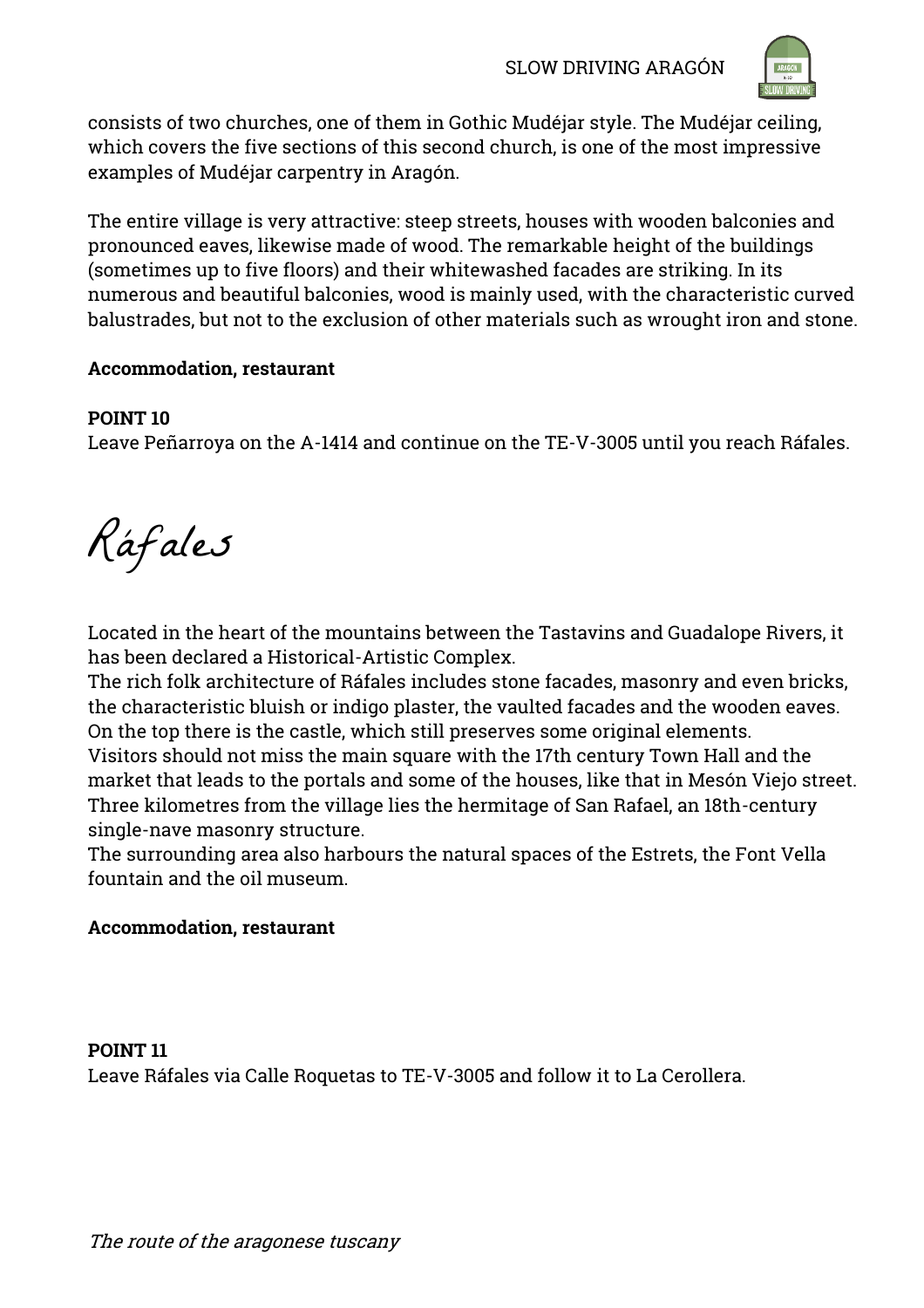

# La Cerollera

The best way to get to know the streets and people of La Cerollera begins in the Plaza de la Constitución, where the most emblematic buildings of the city are located: the parish church and the town hall. Its streets are dotted with beautiful corners, still containing walls plastered with indigo. Rafec Street features interesting buildings that tell us about the life and history of the city. In number 12 there is the splendid Palace of the Marquis of Santa Coloma, built in the 16th century in the style of the noble houses of the time. Built in ashlar masonry, with access in the voussoir arch, it has a typical Aragonese gallery with small arches and a cantilevered wooden eave finish with a double row of corbels. Near the village we can visit "el campamento del maquis", the camp of the Anti-Franco guerrilla that fought in this area until the 1950s.

# **Restaurant, Accommodation**

# **POINT 12**

From La Cerollera, turn southwest on Calle Plaza towards Calle Horno. Take the A-1409 towards the A-2409 until Belmonte de San José.

Belmonte de San José

We are now in one of the most beautiful villages of the Bajo Aragón, as it is best to go for a walk in Belmonte. A slow walk through its streets is enough to enjoy the peace, tranquillity and harmony of the place. The town centre is a pretty and interlaced ensemble of streets and alleys, in which stone is the main protagonist. Its historical heritage includes the Town Hall and the El Salvador church with a magnificent organ and a high tower. We should not forget the 16th- and 17th-century mansions or the stone staircases in La Vicaría street.

One of the most important visits to Belmonte is that of the nevera, an impressive underground structure that is more than 10 metres in height and is part of the evocative "Route of the Vaults of Cold". In this building, snow was stored and turned into ice in ancient times.

# **Restaurant, Accommodation**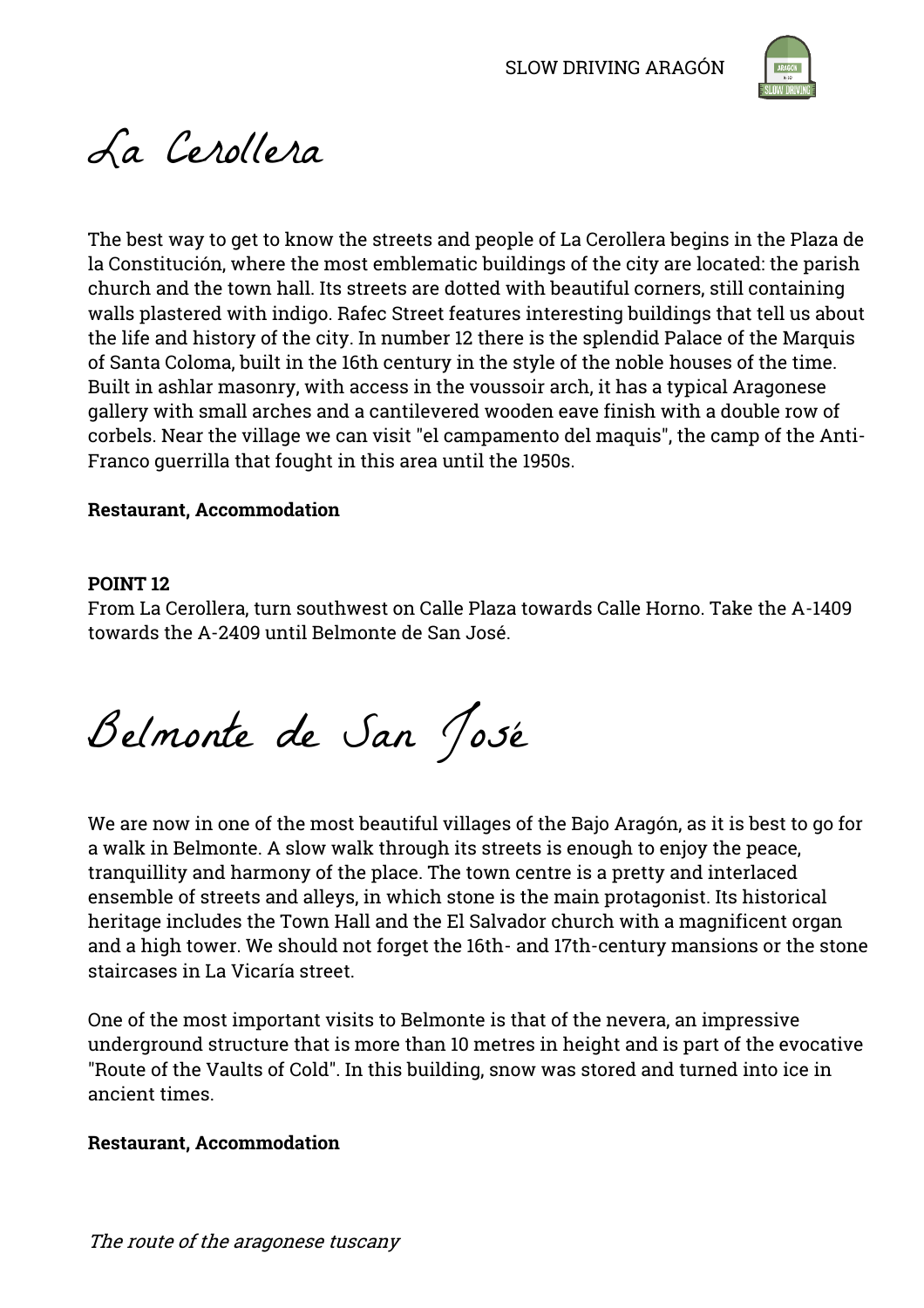

# **POINT 13**

From Belmonte de San José, follow the A-2409 and A-1409 until you reach La Ginebrosa after 11.5 km.

La Ginebrosa

When the traveller arrives at La Ginebrosa, he or she first perceives the aroma of bread baking. The smell will allow us to follow the path and reach the bakery where we can find delicious pastries and, of course, bread. The layout of the town centre preserves the typical medieval structure with alleys and a multitude of arches, such as those on which the former monastery is based, or the arch that connects Calle Mayor with Calle del Pilar.

In this town, one can also find a municipal nevera that is part of the "Route of the Vaults of the Cold". Its theme is the closure and abandonment of snow wells following the introduction of industrial cold. Illustrations and posters of the time will immerse us in this part of our history.

# **Restaurant, accommodation**

# **POINT 14**

Leave La Ginebrosa via Calle Carretera/A-1409 to reach La Cañada de Verich after 4 km.

La Cañada de Verich

One of the first things that greet us in La Cañada de Verich is the apse of the parish church, which is very close to the road. In its old town we soon find ourselves in the church square. Built on two levels, it houses the main buildings of the city: the parish church and the noble buildings, including the palace with the Town Hall.

But La Cañada de Verich offers even more angles and buildings of interest. Next to the road is the Pilar Hermitage, an 18th-century baroque building. Its old nevera, recently restored, is part of the regional "Route of the Vault of Cold". The spectacular entrance leads into the inner vault where the snow was stored. Today, the changing light accompanies us on a journey through time that tells us about the life of this beautiful and functional architectural element. Finally, we can also visit the Regall Fountain, the hydraulic set in the Plaza de la Fuente with the two springs from above and below, the